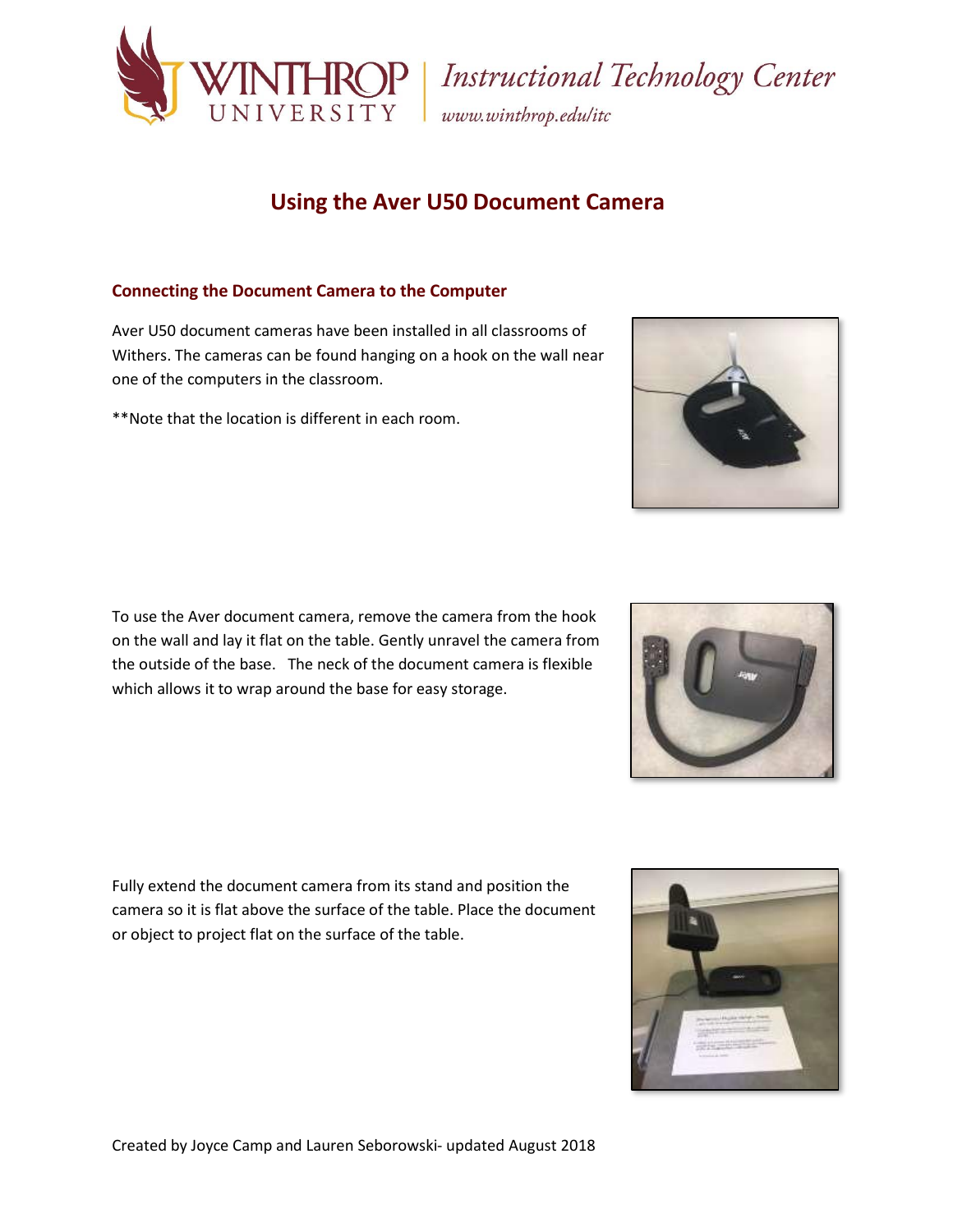

# ROP | Instructional Technology Center<br>SITY | www.winthrop.edu/itc

To connect the document camera to the desktop, take the small black USB 3.0 cable from the desktop station, and connect it to the USB 3.0 port on the document camera. The correct port is closest to the base of the neck.

\*\*Note that you will need to fully extend the neck of the camera to do this since the USB port is behind the neck of the camera when it is wrapped around the base.



- 1. Capture Pressing this camera button allows you to take a screenshot of the document or object you are viewing.
- \*\*You can also make these adjustments from the software.
- 2. LED Pressing this button turns on the LED lights for better illumination of the document.
- 3. AF Pressing this button auto-focuses the camera to the document.

When you are finished using the camera, please be sure to wrap the neck back around the base of the document camera. Tuck the head of the camera into the space for it on the right side of the base.

Please be sure to hang the USB cable from the hook as well.





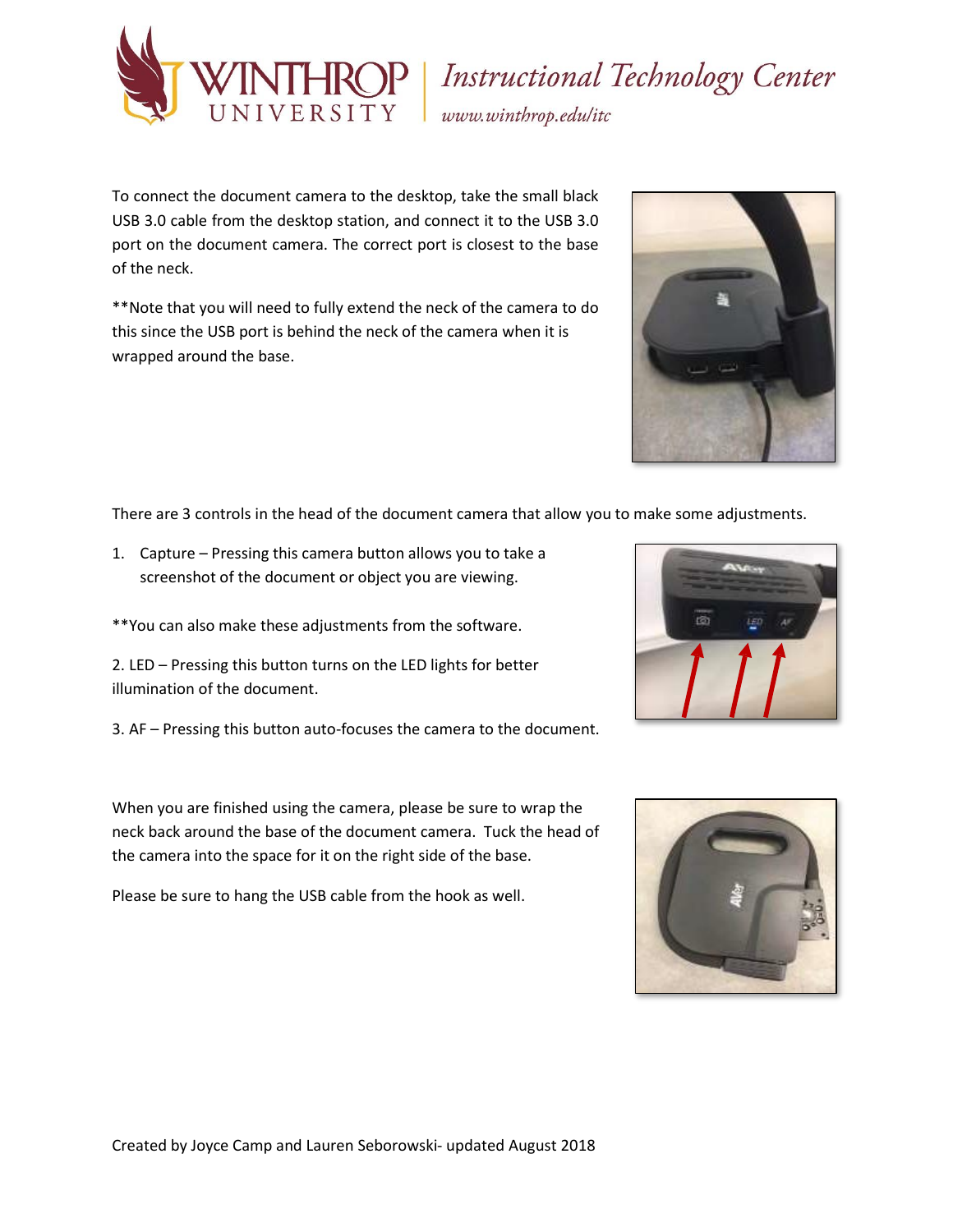

ROP | Instructional Technology Center<br>SITY | www.winthrop.edu/itc

# **Sphere2 Software**

Once you have connected the document camera, open the **Sphere2** software from the desktop.



If the camera is not connected properly, or you haven't connected the camera yet, Sphere2 will look like this, and there will be a message that the document camera (visualizer) is not connected yet.



Troubleshooting Tips:

- Check to be sure the USB cable is plugged into the document camera
- Check to be sure the USB cable is plugged into the computer
- Wait up to 60 seconds for the computer to recognize the document camera
- Restart the computer

The document under the display of the Aver will appear in the Sphere2 window once the camera is connected.

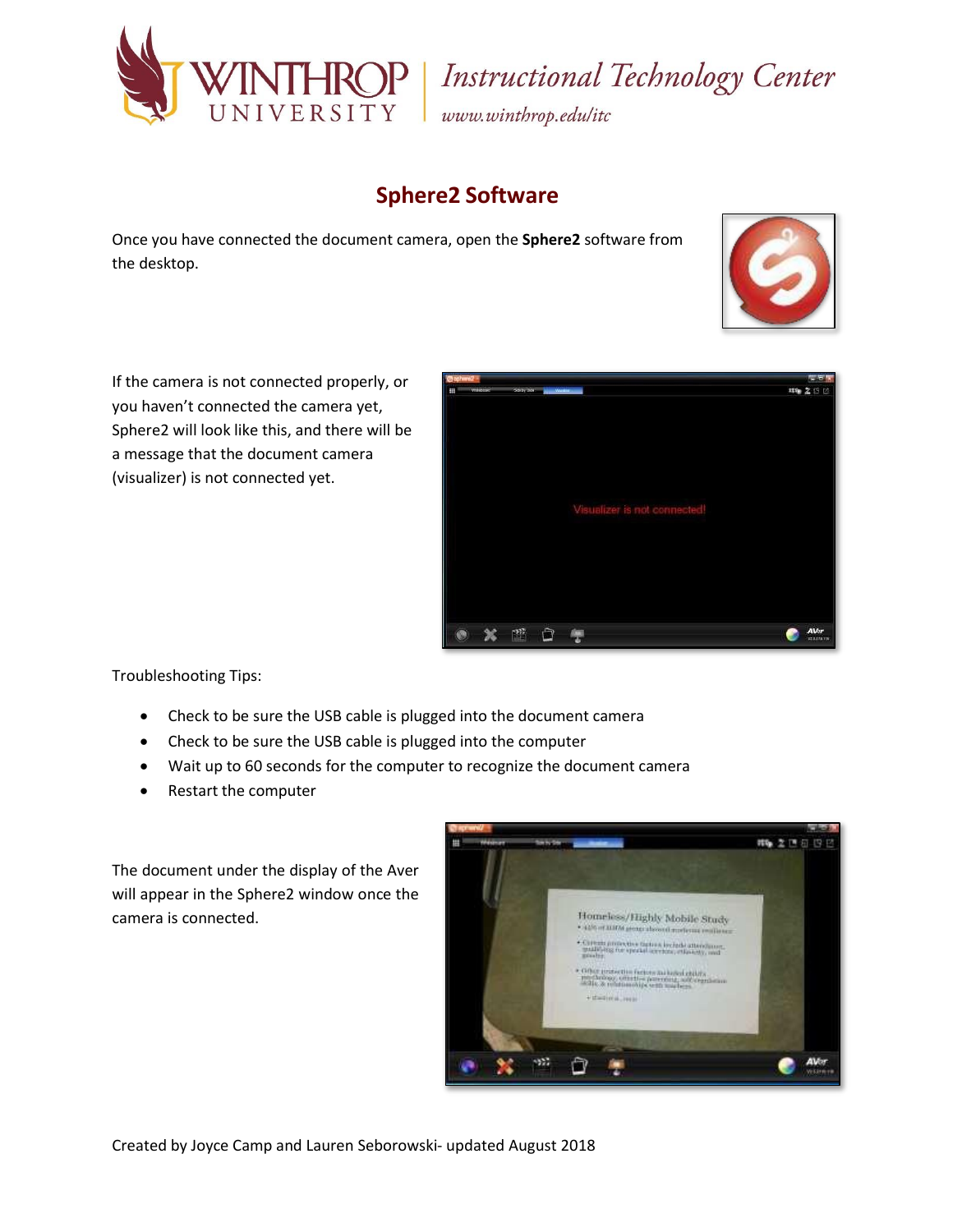

**ROP** | Instructional Technology Center

www.winthrop.edulitc

# **Tools in Sphere2**

# **Camera Menu**

Clicking the "Camera" icon at the bottom of the screen in Sphere2 opens up this menu.



In the "Camera" menu, in order of the available options, you can:

- Pause
- Auto Focus
- Auto Adjust this feature does not appear to do anything.
- Zoom In
- Zoom Out
- Zoom Reset
- Rotate Image Right
- Rotate Image Left
- Image Adjustment clicking on this opens up a new menu, with the following options:
	- o Brightness
	- o Contrast
	- o Auto Adjust
	- o Tint

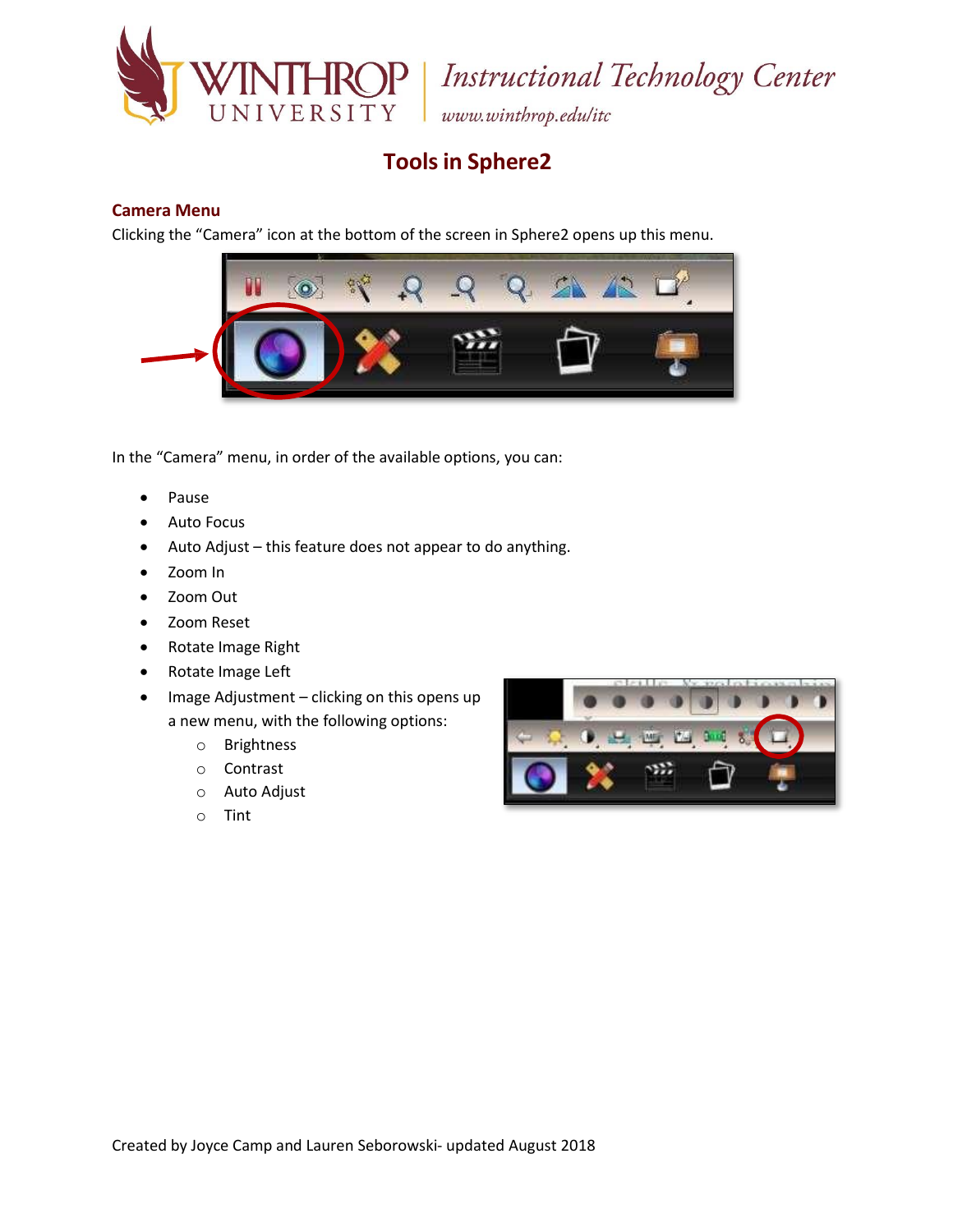

P | Instructional Technology Center

www.winthrop.edulitc

### **Annotate Menu**

Clicking the "Annotate" icon at the bottom of the screen in Sphere2 opens up this menu.



In the "Annotate" menu, you can:

- Select part of the image
- Freehand draw
- Highlight
- Draw a line
- Insert a Text box
- Insert a Shape insert a shape outline, or filled shape
- Erase click to eraser to remove one annotation at a time
- Clear All click the broom to remove all annotations from the screen
- Color Change change the color of the freehand, highlighter, and shapes. Click "Select a Color" to open the color pallet to be able to choose more colors.
- Line Style change the thickness of the line or change line to an arrow
- Undo/Redo



Example of the various tools in the Annotate menu. Lines, shapes, highlighter, and text.

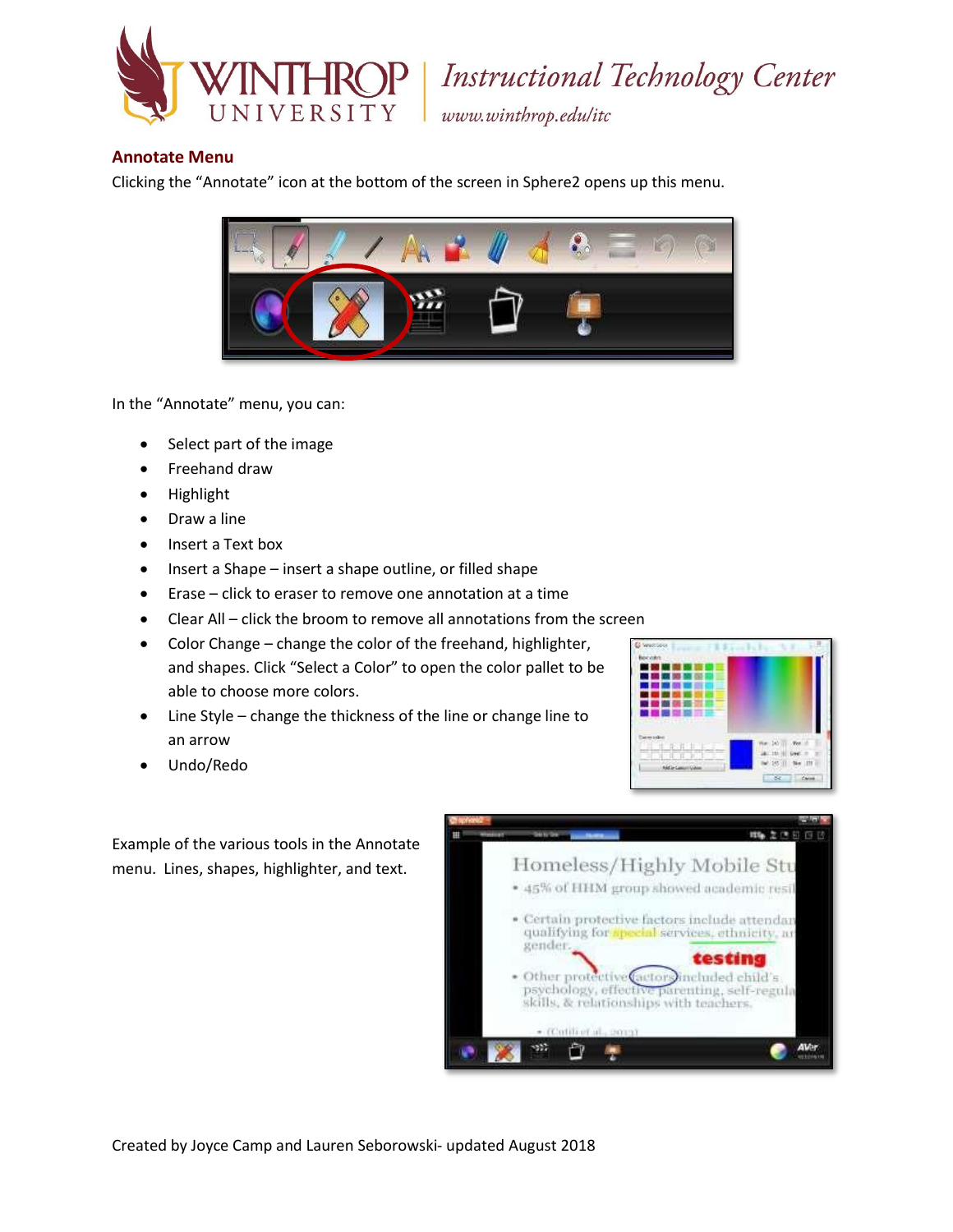

P | Instructional Technology Center

www.winthrop.edulitc

# **Recording Menu**

Clicking the "Record" icon at the bottom of the screen in Sphere2 opens up this menu.



In the "Record" menu, you can:

- Record/Stop Record
- Pause
- Mute Voice
- Slow Motion Mode

During a recording, a recording timer will appear in the bottom right hand corner of the software screen.



During a recording, to make notes or add annotations, click the "Annotate" icon and choose appropriate tools. The recording will capture your voice and other noise in the room unless you mute the microphone before recording.

#### **Capture Menu**

Clicking the "Capture" icon at the bottom of the screen in Sphere2 opens up this menu. This is where you can take pictures of the items under the document camera. \*\*This is equivalent to using the camera button on the head of the document camera, but using this menu gives you a few more options to modify the images.



Created by Joyce Camp and Lauren Seborowski- updated August 2018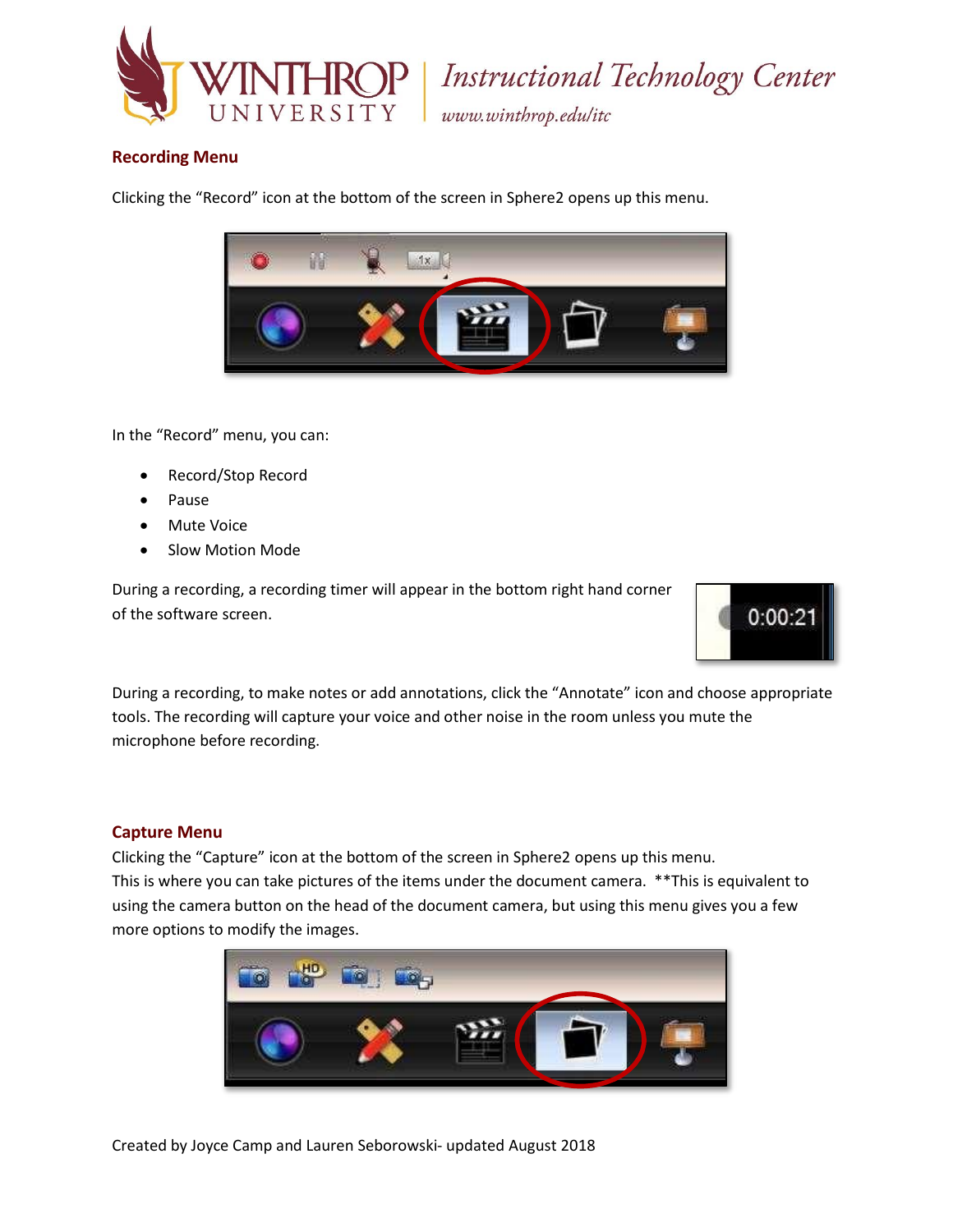

**Instructional Technology Center** 

www.winthrop.edulitc

In the "Capture" menu, you can:

- Capture an image from the document camera
- High Quality Capture larger image size, high quality resolution
- Area Capture select the area to be captured
- Continuous Capture capture events in progress; select how often and for how long to continuously capture images.

### **Presentation Tools Menu**

Clicking the "Presentation Tools" icon at the bottom of the screen in Sphere2 opens up the Presentation Tools menu.

In the "Presentation Tools" menu, you can:

• Spotlight – Choose an area to focus on. Change the transparency of the grey space by clicking on the small icon in the corner of the image. Click and drag the sides of the shape to change the size of the spotlight. This feature is similar to the one in SMART notebook.



 Visor – hide a portion of the screen. Click and drag from the top, bottom, or the sides to show the class. Click the small grey menu to change the transparency of the visor. This feature is similar to the one in SMART notebook.

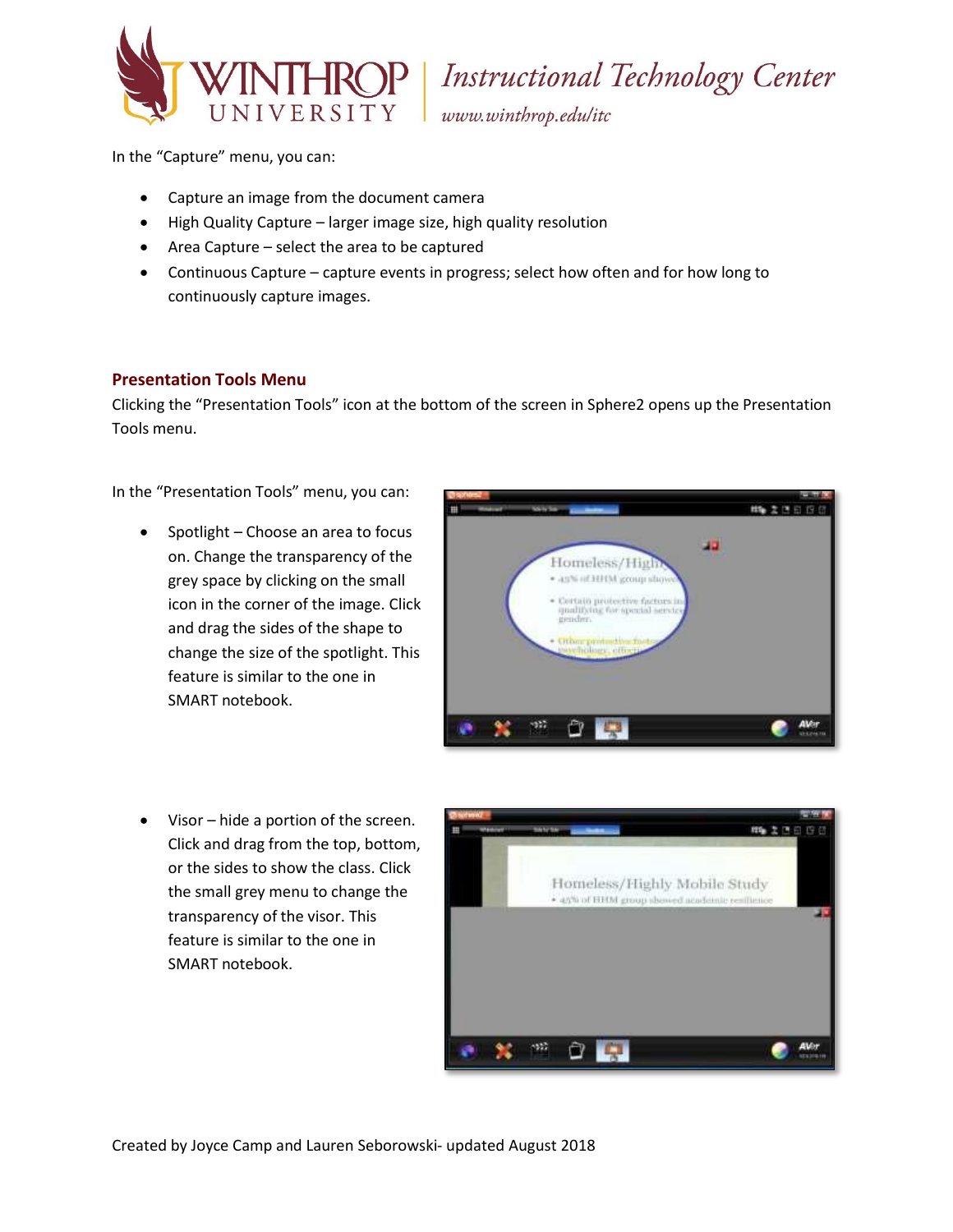

# VERSITY | Instructional Technology Center

# **Accessing Saved Image or Video Files**

When you click the picture button on the document camera head or when you capture images from the Capture Menu using the Sphere2 software, the images are automatically saved into the Sphere2 software.

\*\* Note that this is done by user, so you will not see other professor's images.

### **Viewing Images**

To access the images you have taken, click the 3x3 Grid icon in the upper left corner of the Sphere2 screen.

Saved images appear in the Image tab in the new tab that opens.

Here you will see thumbnail images of the pictures you have captured.



To view saved video recordings, select the "Video" tab.

Here, you will see thumbnails of the videos you have taken.

| Image                      | Video | Class | Search |
|----------------------------|-------|-------|--------|
| 28.5<br>District Co. L. L. |       |       |        |
| $-0.6 -$                   |       |       |        |
| Video03-22-17_11_          |       |       |        |
|                            |       |       |        |
|                            |       |       |        |
|                            |       |       |        |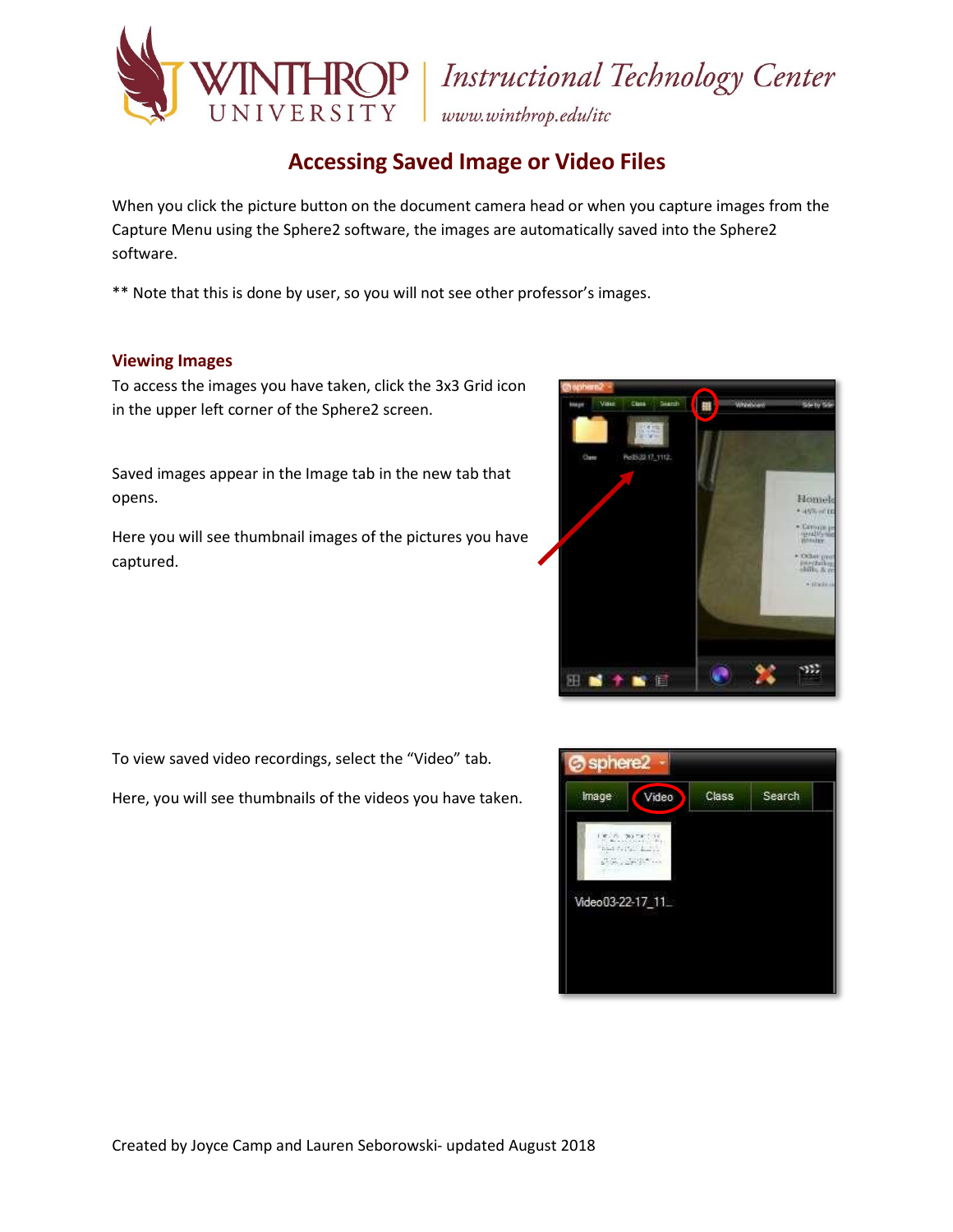

# **Instructional Technology Center**

www.winthrop.edulitc

To create a new folder for video or image files, click the "New Folder" icon in the bottom of the Media Library panel.

To upload images or videos, select the image you want to upload. It will be outlined with orange. Then, click the pink arrow icon, and select where you want to upload your image.

Options from Sphere2 include uploading to: YouTube, Google Drive, Dropbox, and Facebook.



Screenshots and videos recorded save to Sphere2's media library and open in Windows Photo Viewer and Windows Movie Maker.

From Windows Photo Viewer, you can save images to a specific location by clicking "File" in the top left hand corner, and "Save As." There is also the option to "Print" or "Email" the image.



If you want images to follow you from computer to computer, create a folder on your Z Drive to store the images.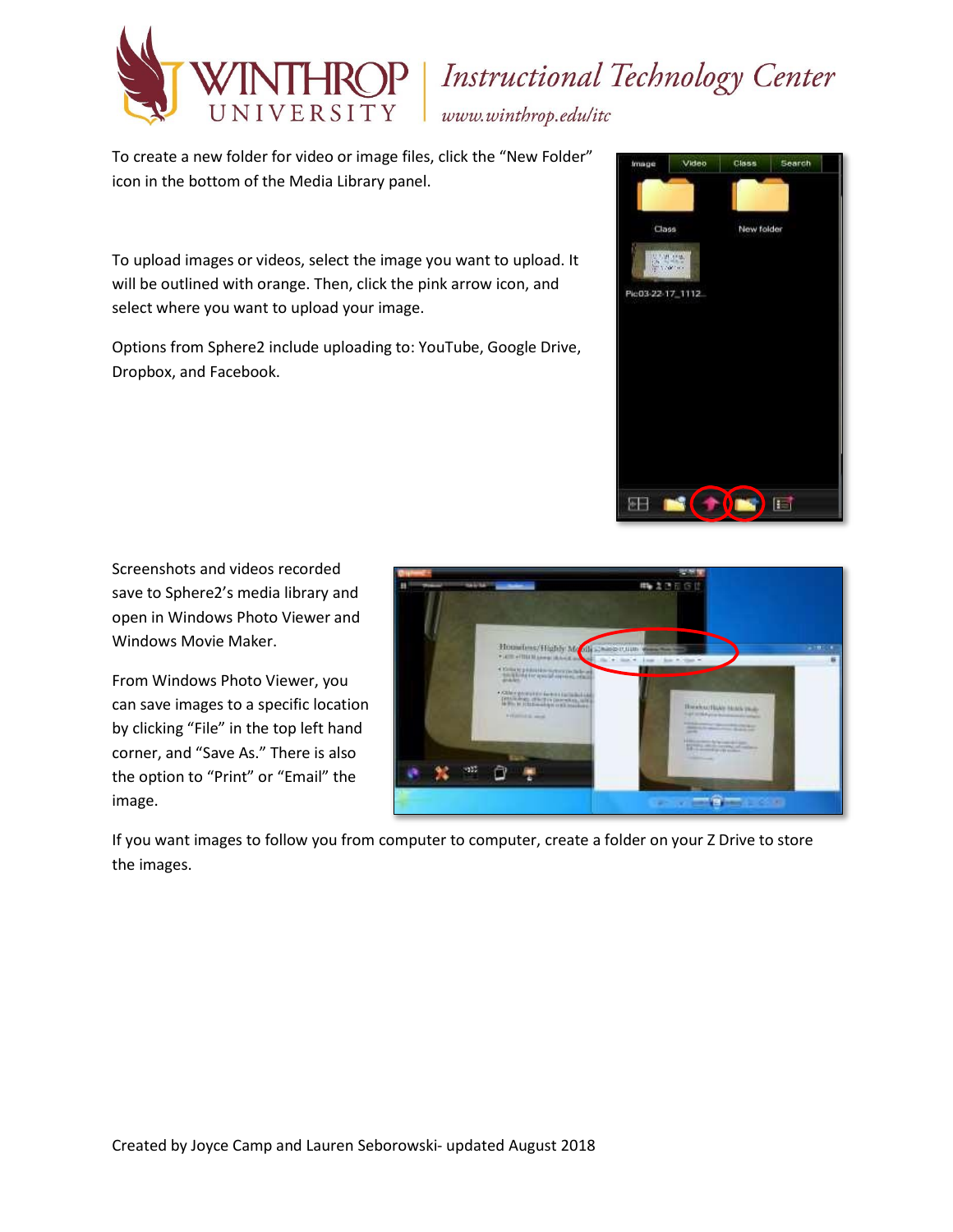

**IROP** Instructional Technology Center

www.winthrop.edulitc

# **Other Tools in Sphere2**

# **Full Screen**

In the top right hand corner of Sphere2, you will find extra settings and information about Sphere2 software, and camera hardware.

Selecting the "Full Screen" icon opens the viewing screen to full screen so only what is displayed under the document camera is shown. Press the "ESC" key to exit full screen.



# **Whiteboard Tab**

In the top left corner of the Sphere2 viewing screen, you can click "Whiteboard" to bring up a blank whiteboard screen where you can add items.

\*\*Note, this could be helpful if you want to record the screen, but not necessarily record in a Smartboard whiteboard using the Smartboard record tools.

The tools at the bottom of the whiteboard screen include:

- Select
- **•** Freehand
- Highlight
- Line
- Textbox
- Shape
- Eraser
- Clear All
- Colors
- Line Style
- Undo/Redo
- Record
- Capture

| <b>Hill Ly</b> Sto<br><b>Weight</b>                                      | $4.11 +$                |
|--------------------------------------------------------------------------|-------------------------|
| Ħ                                                                        | <b>Hills</b><br>G<br>10 |
|                                                                          |                         |
|                                                                          |                         |
|                                                                          |                         |
|                                                                          |                         |
|                                                                          |                         |
|                                                                          |                         |
|                                                                          |                         |
| The production product in the U.S. of the U.S.<br>********************** |                         |
| text box                                                                 |                         |
|                                                                          |                         |
|                                                                          |                         |
|                                                                          |                         |
|                                                                          |                         |